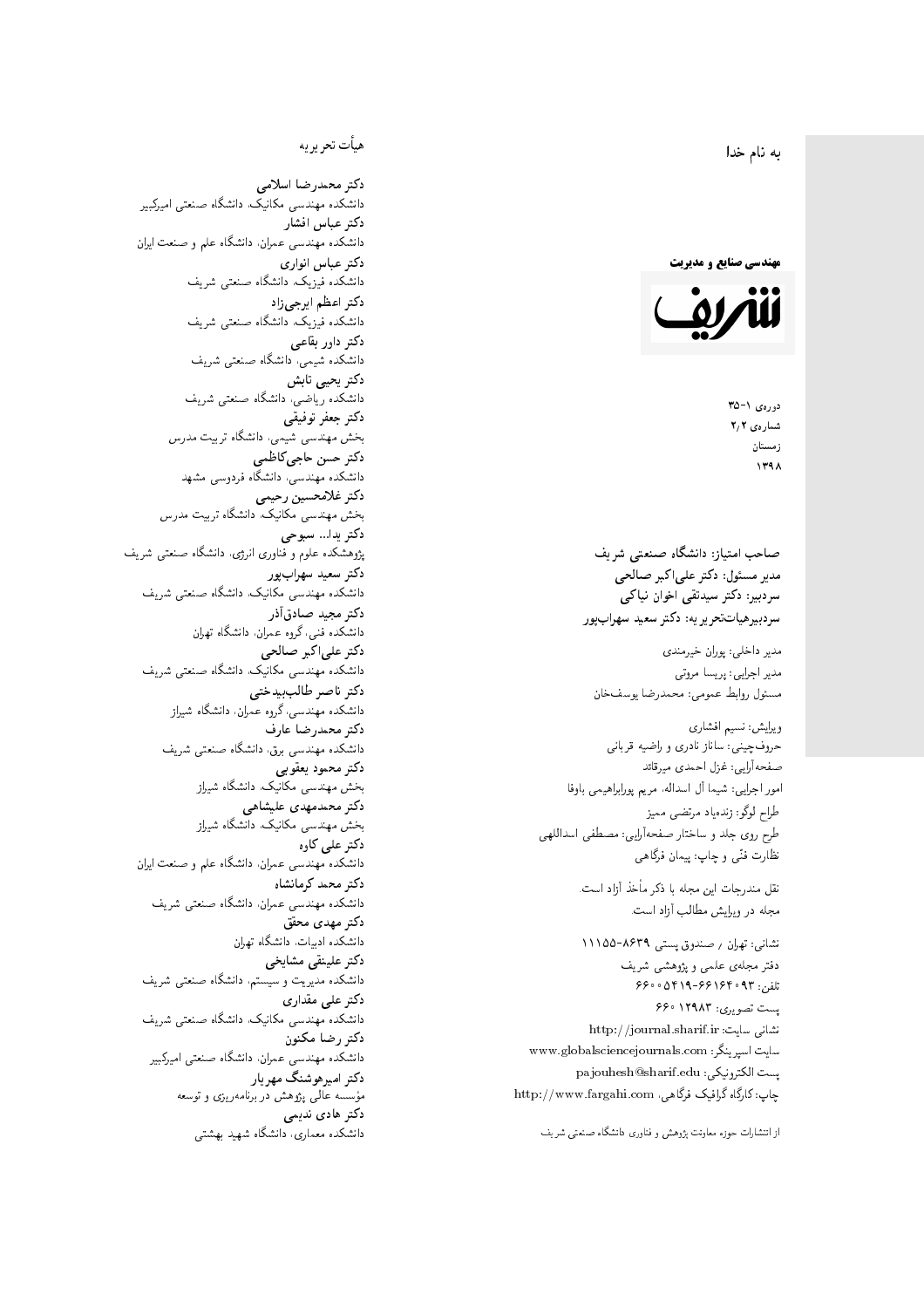للمريق

هيأت مشاوران دكتر عبداله أقاي<u>ئ</u>

**مهندسی صنایع و مدیریت** 

دکتر داوود شیشه بری دانشکدهی مهندسی صنایع ــ دانشگاه یزد دكتر مريم عاملي دانشکدهی مهندسی صنایع ــ دانشگاه خوارزمی دكتر برهام عظيمى دانشکدهی مهندسی صنایع ــ دانشگاه آزاد اسلامی واحد قزوین دكتر عليرضا على نژاد دانشکدهی مهندسی صنایع ــ دانشگاه آزاد اسلامی واحد قزوین دکتر کوروش عشقی دانشکدهی مهندسی صنایع ــ دانشگاه صنعتی شریف دکتر حسین کر یمے، دانشکدهی مهندسی صنایع ــ دانشگاه گلستان دكتر على كاظمى دانشکدهی علوم اداری و اقتصاد ــ دانشگاه صنعتبی اصفهان دكتر احسان منصورى دانشکدهی مهندسی صنایع ــ دانشگاه اراک دكتر اسماعيل مهدى زاده دانشکده، مهندسی صنایع ــ دانشگاه آزاد اسلامی واحد قزوین دکتر سید اکبر نیلی پور طباطبایی دانشکدهی مهندسی صنایع ــ دانشگاه صنعتی مالکاشتر دكتر نيما همتا دانشکدهی مهندسی صنایع ــ دانشگاه صنعتی اراک دکتر مهدی یوسفی نژاد دانشکده ی مهندسی صنایع ــ دانشگاه آزاد اسلامی واحد بناب دكتر سعيد يعقوبي

دانشکدهی مهندسی صنایع ــ دانشگاه صنعتی خواجه نصیرالدین طوسی دكتر شروين اسدزاده دانشکدهی مهندسی صنایع ــ دانشگاه آزاد اسلامی واحد تهران شمال دكتر بختيار استادى دانشکدهی مهندسی صنایع ــ دانشگاه تربیت مدرس دكتر مهدى ايرانپور مباركه دانشکدهی مهندسی صنایع ــ دانشگاه صنعتی اصفهان دكتر محمدجواد ارشادى پژوهشگاه علوم و فناوری اطلاعات ایران دكتر محمدعلى بابايي دانشکدهی مهندسی مدیریت – دانشگاه الزهرا دكتر سعيد جعفرزاده دانشکدهی مهندسی صنایع ــ دانشگاه صنعتبی ارومیه دكتر مهدى حيدري دانشکدهی مهندسی صنایع ــ دانشگاه علم و صنعت دكتر يحيى زارع مهرجردي دانشکدهی مهندسی صنایع ــ دانشگاه یزد دكتر محمد سيف برقي دانشکدهی مهندسی صنایع ــ دانشگاه الزهرا دکتر سید مهدی سجادیفر دانشکدهی مهندسی صنایع <mark>ـ دانشگاه علم و فرهنگ</mark>

sra x=oWv=O `}=vY |UOvyt |xOmWv=O u=Q}= CavY w sk x=oWv=O `}=vY |UOvyt |xOmWv=Oدکتر علی سلماس نیا<br>دانشکده، مهندسی صنایع ــ دانشگاه قم